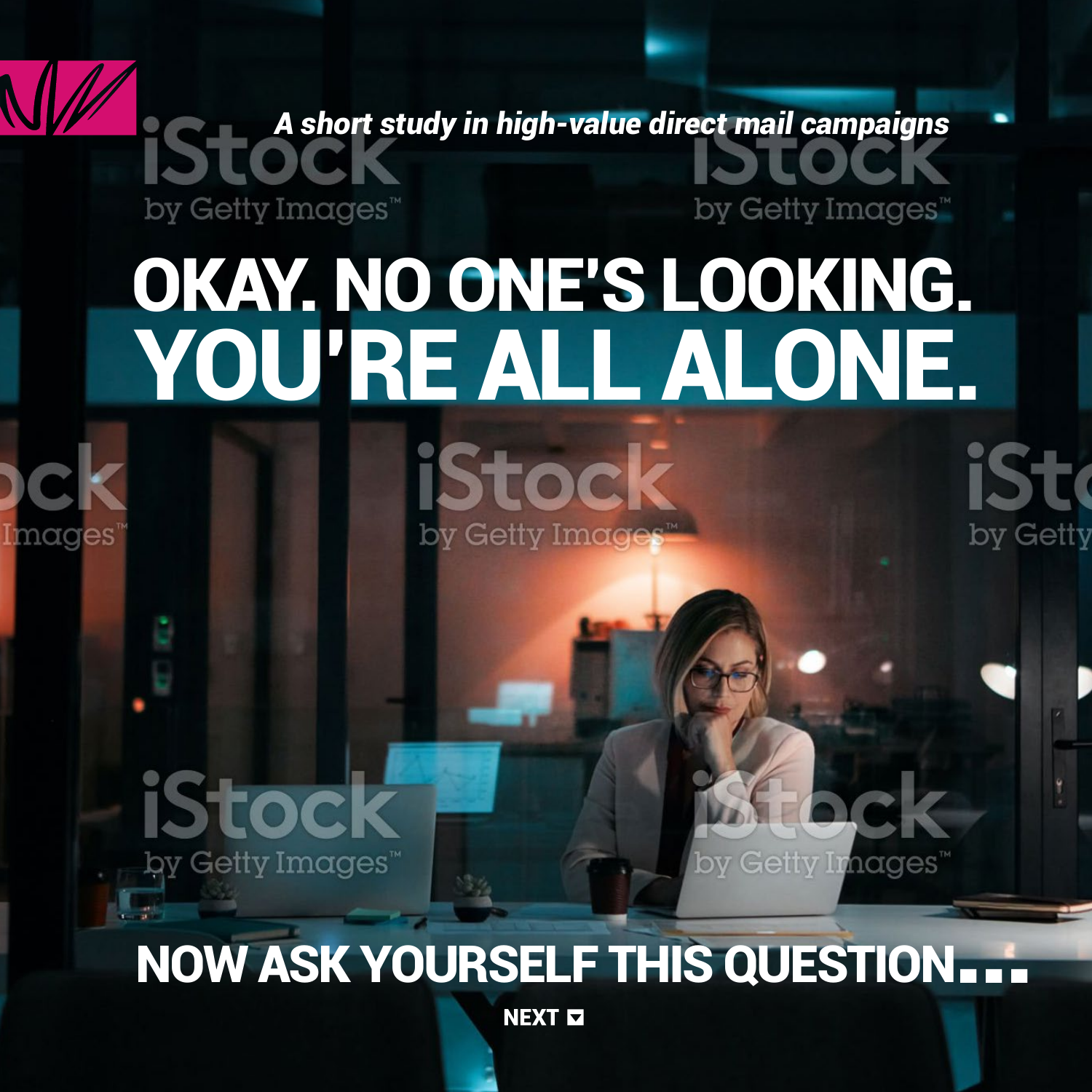*"Do I know everything I need to know to make my next direct mail campaign more successful than the last one?"*

Or, at least is there more I can learn to build a roadmap to success that doesn't require me to make too many guesses along the way?

What about response rates? Informed Delivery? Detailed postal data? In-home delivery dates? Retargeting? Are all these things part of your knowledge base?

## **HERE'S A SUGGESTION.**

Take this quick 5-question quiz to determine whether or not some expert advice and easy-to-access resources might be in order.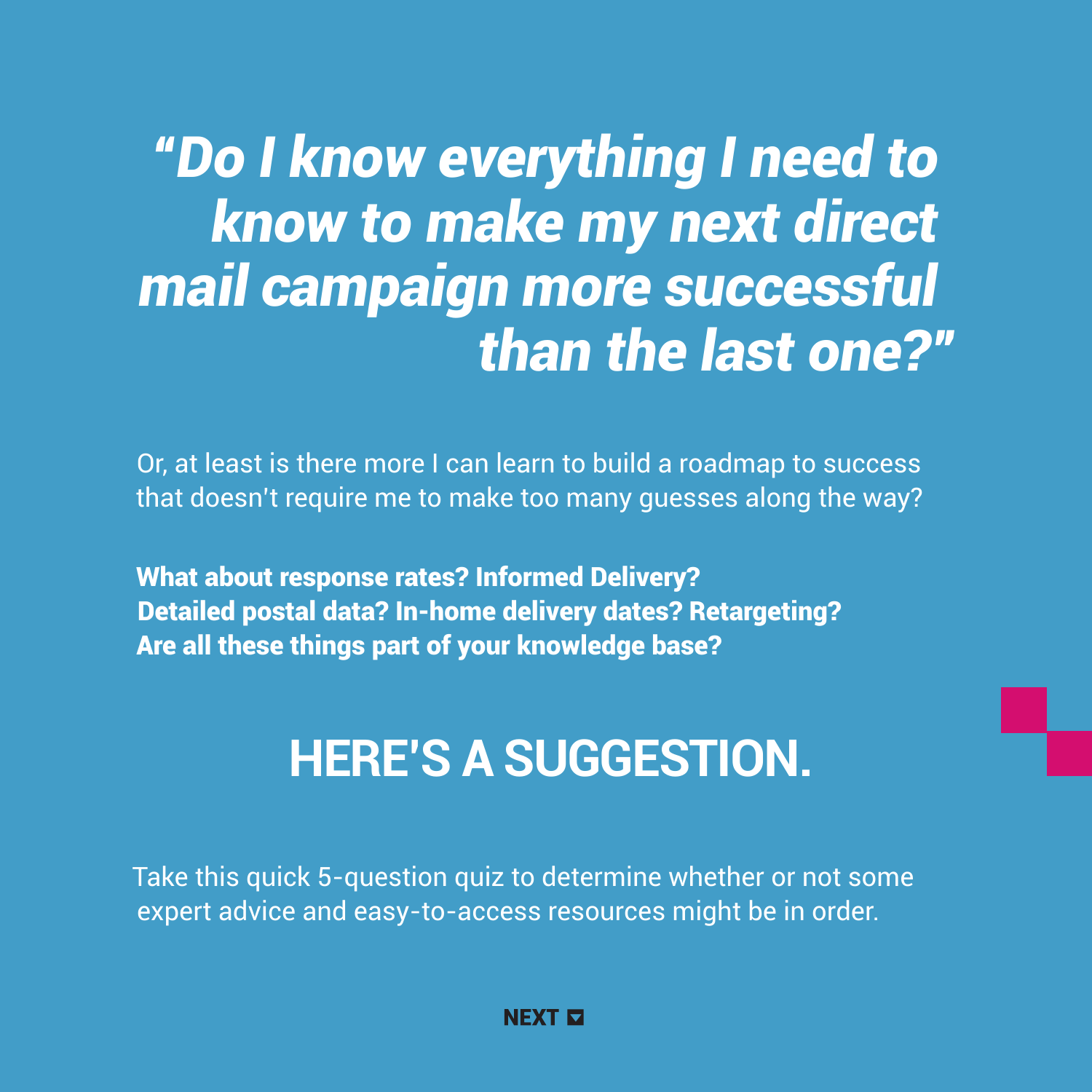

#### One key metric of direct mail campaigns is the response rate, but there's one huge problem in relying on that metric.

Do you know what it is?

Response rates are almost never accurate because undelivered mail is not factored in. For high-volume mailers, that can translate to tens of thousands of letters—or more. That can make response rates a challenge in determining overall campaign effectiveness.

Who knows better than you how much effort you devote to coming up with the right messaging, images, and calls-to-action so that your campaign can elicit the strongest-possible response? But if a consumer can't respond because they never received the mailing in the first place, what good is all that effort? Plus, undelivered mail is never returned to you, which simply makes a bad situation even worse.

To make a campaign successful you need to understand how to effectively manage mail performance.

*We call it having actionable insights.*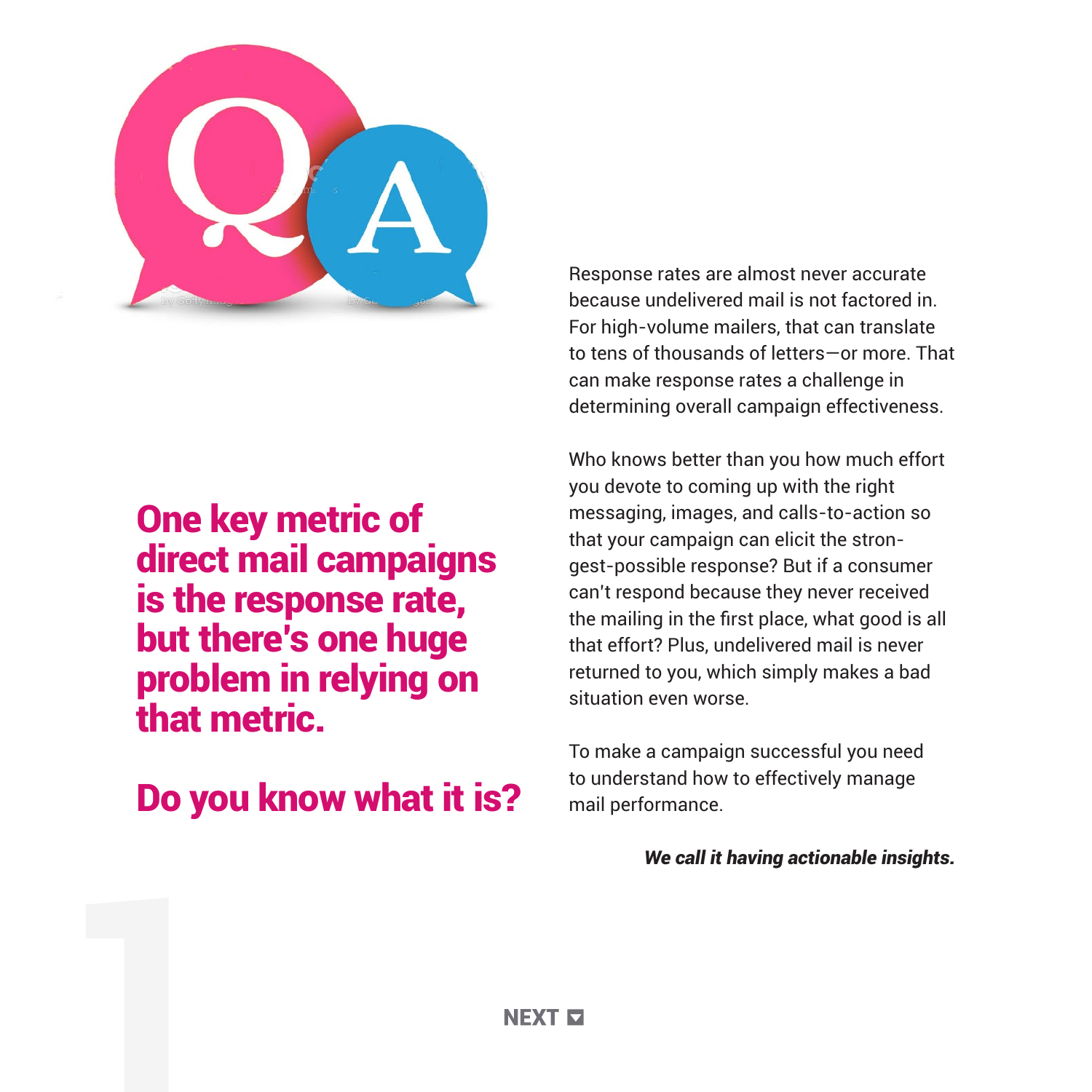

## You've heard the phrase 'Informed Delivery.'

How would you describe what it is and why it's so valuable?

It's an opt-in service provided by the USPS that allows consumers to get a digital sneak peek of the direct mail campaign piece they'll receive later that day.

According to recent surveys, Informed Delivery has been shown to double the amount of consumer impressions for your mail campaign, and also builds anticipation for what's to arrive. There aren't too many other options quite like it.

Informed Delivery enhances customer satisfaction, which leads to an average open rate of 65%.

*It provides a second window of opportunity, which will make your marketing team's confidence go through the roof.*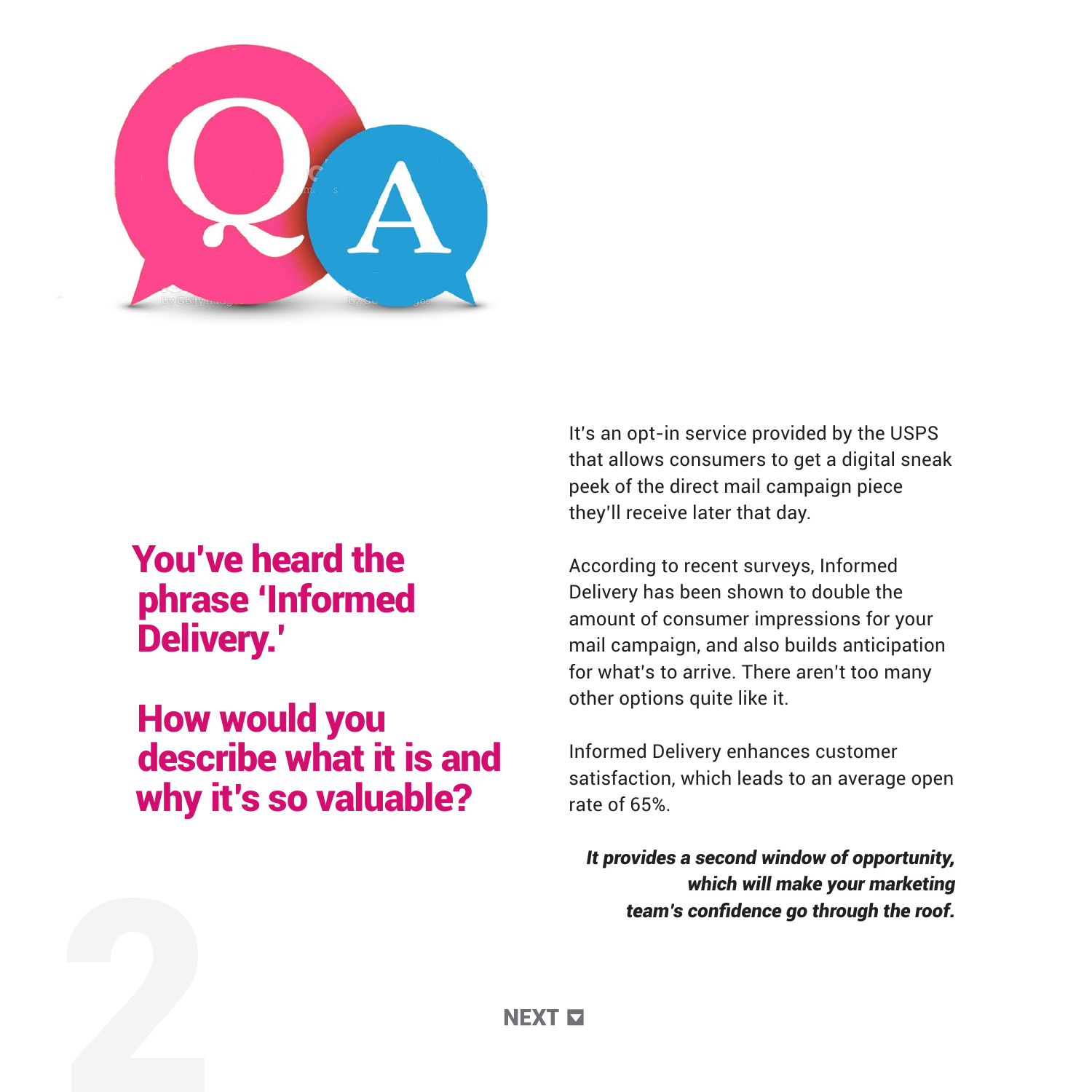

#### As long as your direct mail content is creative and appealing, that's what ensures a successful campaign.

### True?

False, it's not nearly enough. How you send direct mail, where you get your lists, what kind of delivery methods you use, even how much you personalize each piece, is just as important—sometimes even more so—than what the content says and how it looks.

The use of postal data insights helps you determine the right messaging, reach more qualified users, and spark the necessary interest that contributes to campaign success.

The detail you can gain from the data is quite remarkable, in fact. You can identify how long people spend reading mail depending on how many words are included compared to how many images. You can pinpoint what delivery day of the week drives the highest response or determine which campaigns benefit most from EDDM (Every Door Direct Mail) from the USPS.

*It's all about the data. Any way you look at it, that's always the correct answer.* 

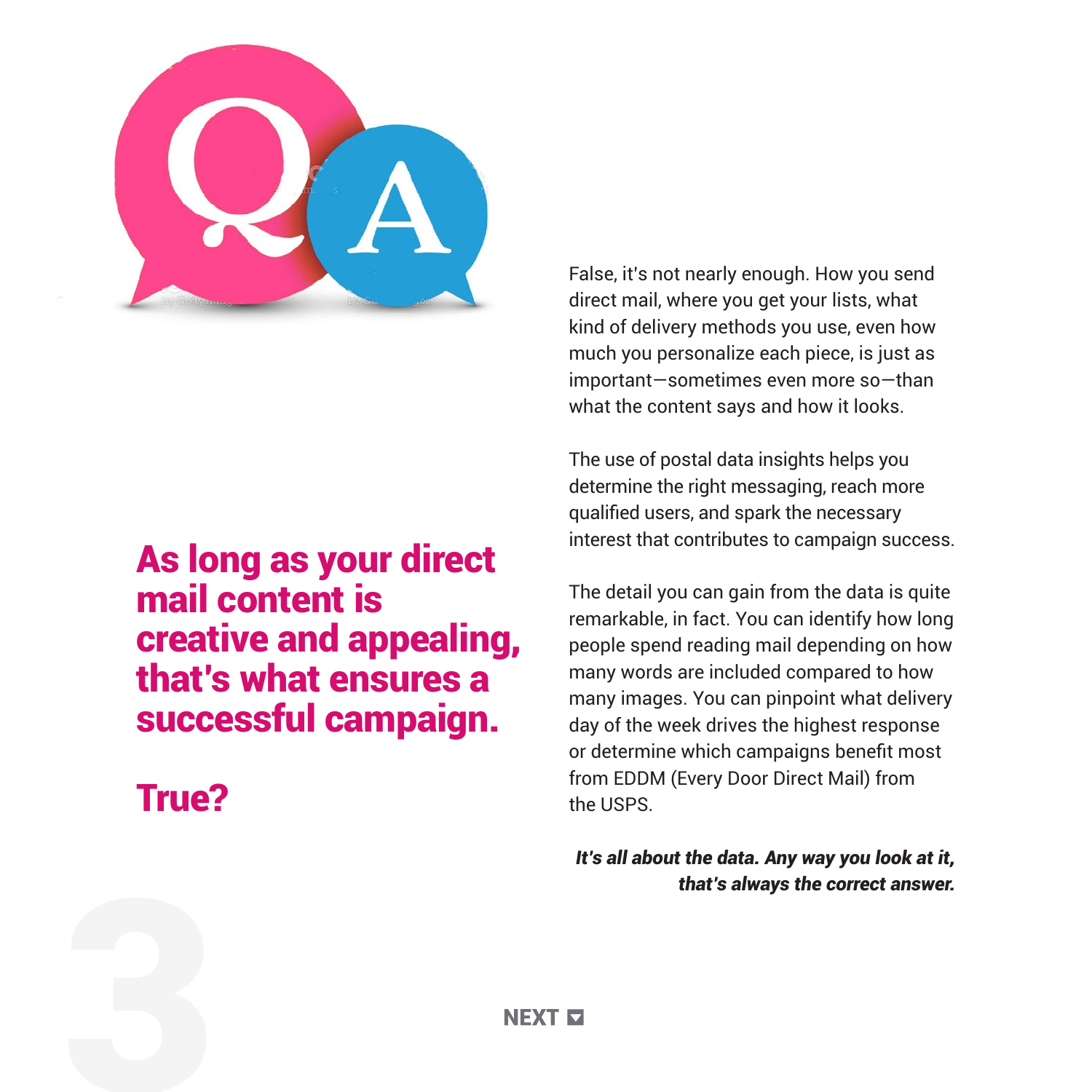

When your direct mail campaign is ready to launch, you must decide when to send it out and when you want it to arrive.

## Which is more important?

It's a bit of a trick question. Why? Because while the day it arrives at its destination is in fact of the greatest significance, the day it's mailed often plays directly into how well you meet that target. It all depends on several factors.

Studies show that the day of the week a direct mail piece is received has a discernable effect on consumer attitudes and response rates.

> *Increasingly it is the in-home date that provides the greatest ROI, as most of the time it is also part of a coordinated multi-channel campaign.*

But not all consumers are the same, and not all campaigns have the same effect. That's where targeted data comes in: once you know how your customers respond to delivery dates—and what kind of mailings they respond to—you can have more confidence that a campaign will deliver on its promise.

**CLICK HERE IF YOU'D LIKE MORE INFORMATION ON IN-HOME DELIVERY DATES, HOW TO DETERMINE WHEN TO SEND OUT CAMPAIGNS, HOW TO BEST PLAN THE TIMING OF FOLLOW-UP MESSAGING, AND MANY RELATED TOPICS.**

#### **NEXT E**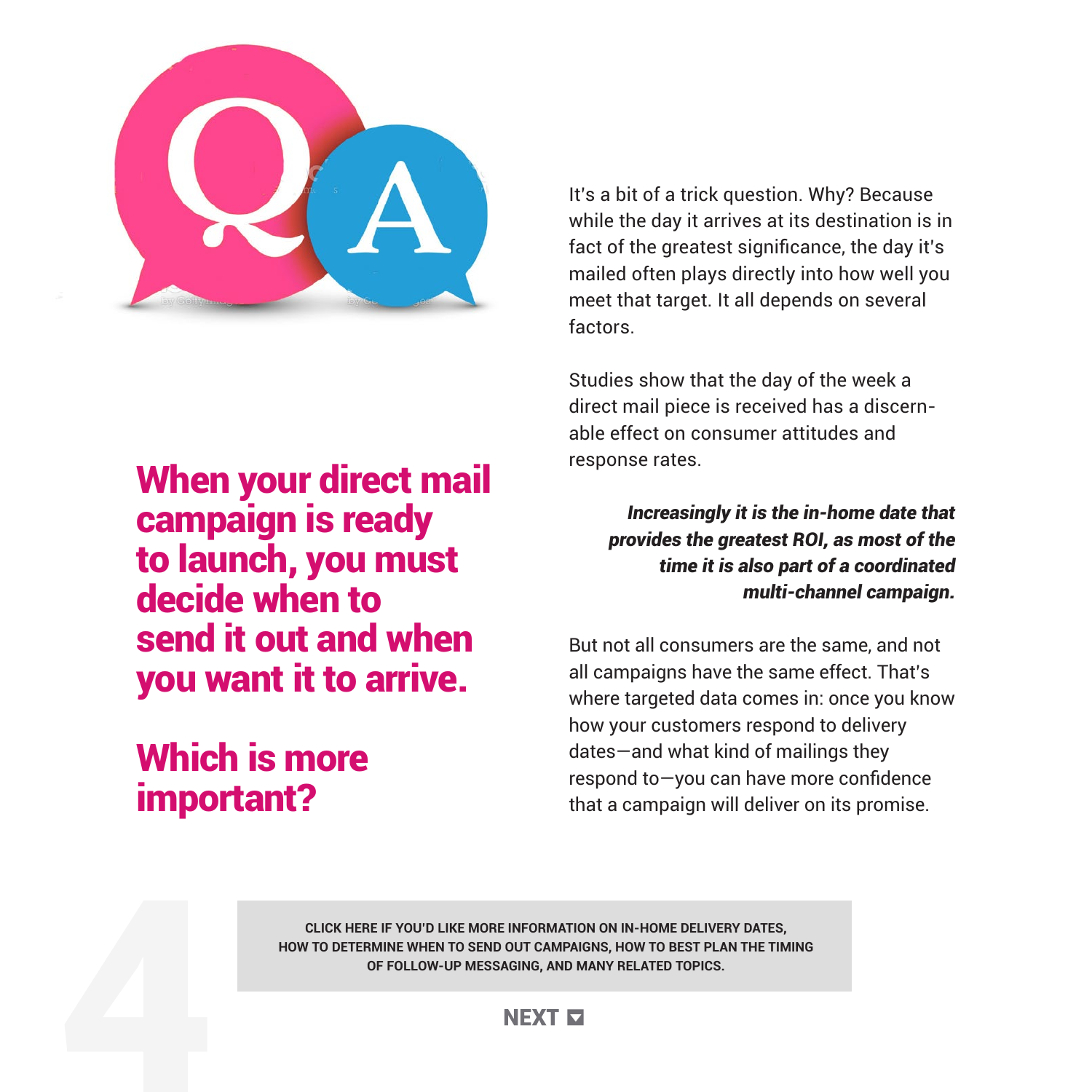

#### *In a nutshell, retargeting helps activate direct mail that hasn't yet compelled a prospect to act. How?*

Retargeting: it's a marketing term you've heard many times.

What would you say if someone asked you how it works and why it can be such a useful option?

By taking clues from consumers who indicate even the slightest curiosity about something on your website (by clicking on a link, for instance, or placing something in the digital shopping cart without actually purchasing it). Once the IP address is captured, the retargeting mail campaign can begin.

That, in turn, can renew consumer awareness. It can be an effective reminder. It can revitalize interest. The truth is that retargeting is becoming a \$100 million industry all by itself! Not every campaign will need it or even want to use it, but having it in your direct mail arsenal will give you the confidence to know that you're ready for any challenge.

 **CLICK HERE IF YOU'D LIKE MORE INFORMATION ON RETARGETING, HOW TO ACTIVATE IT THROUGH SUCH SYSTEMS AS AADM (ADVANCED ADDRESSABLE DIRECT MAIL), AND WHY OTHER COMPANIES HAVE ADOPTED IT SO AGGRESSIVELY.** 

#### **NEXT E**